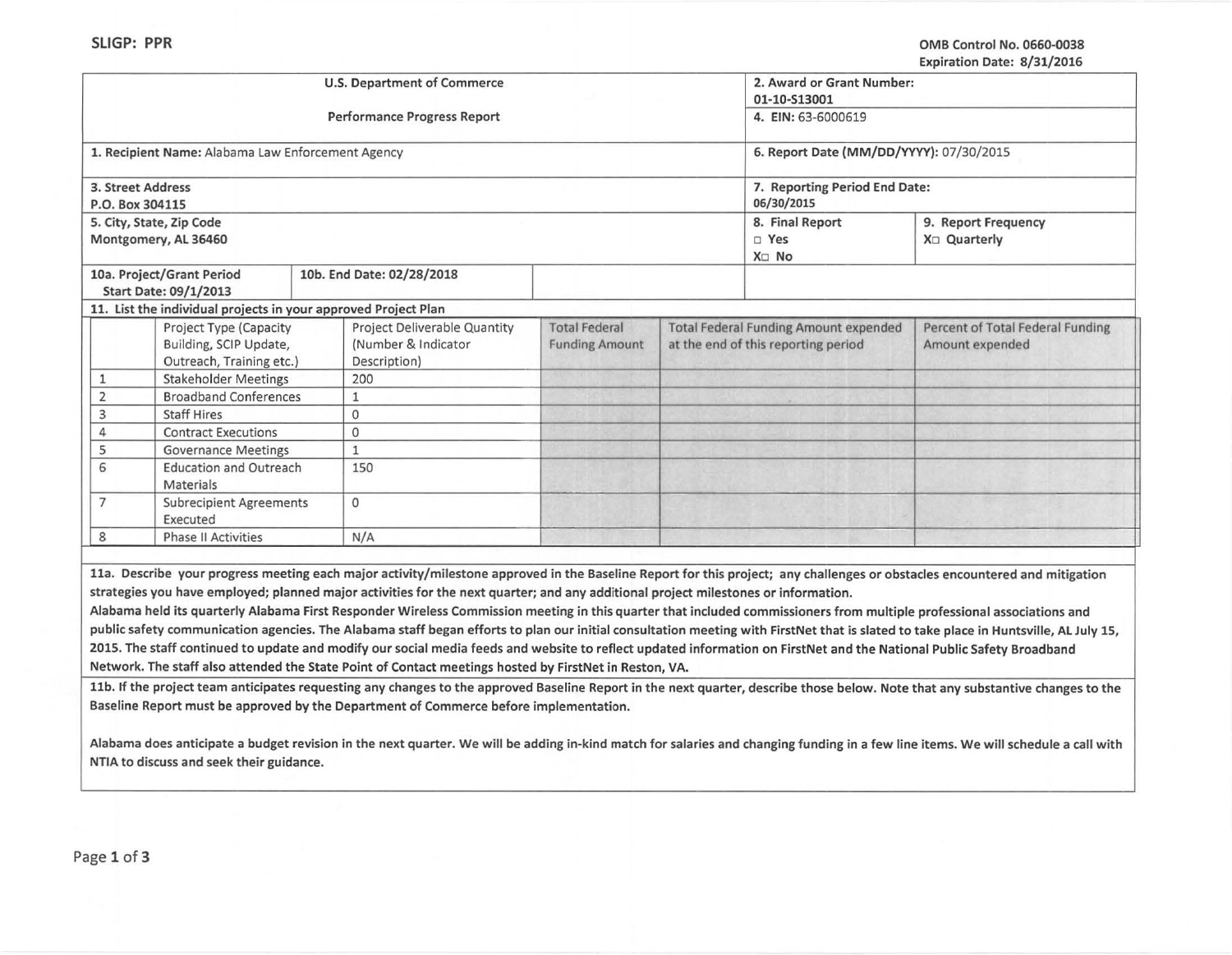----- ---------

11c. Provide any other information that would be useful to NTIA as it assesses this project's progress.

## N/A

11d. Describe any success stories or best practices you have identified. Please be as specific as possible.

The Alabama staff participated in numerous regional and local meetings to organize the Divisional Advisory Committees across the state. We had very good feedback from organizing members about the possibilities the DACs bring to local first responders. Also, the Alabama staff was very informed by the information and network opportunities at the SPOC meetings held by FirstNet.

## 12. Personnel

12a. If the project is not fully staffed, describe how any lack of staffing may impact the project's time line and when the project will be fully staffed.

Alabama is confident that all timeline and milestones outlined in our application will be met. We do not anticipate any problems at this time.

12b. Staffing Table

| Job Title                                     | FTE % | Project(s) Assigned                                   | Change    |
|-----------------------------------------------|-------|-------------------------------------------------------|-----------|
| SWIC                                          | 90    | Provide oversight of all SLIGP project activities     | No Change |
| Attorney                                      | 40    | Provide legal support for grant program.              | No Change |
| <b>Education and Outreach Project Manager</b> | 100   | Provide Project Management for Education and Outreach | No Change |

Add Row Remove Row

## 13. Subcontracts (Vendors and/or Subrecipients)

13a. Subcontracts Table -Include all subcontractors. The totals from this table must equal the "Subcontracts Total" in Question 14f.

| Name        | Subcontract Purpose   | Type<br>(Vendor/Subrec.) | RFP/RFQ<br>Issued<br>(Y/N) | Contract<br>Executed<br>(Y/N) | Start<br>Date | <b>End Date</b> | <b>Total Federal</b><br><b>Funds Allocated</b> | <b>Total Matching</b><br><b>Funds Allocated</b> | Project and % Assigned |
|-------------|-----------------------|--------------------------|----------------------------|-------------------------------|---------------|-----------------|------------------------------------------------|-------------------------------------------------|------------------------|
| Curtis Nail | Gov/Plan Project Mgr. | Contractor               |                            |                               | 4/16/14       | 2/28/16         | \$1,321,925.00                                 | \$0.                                            | Gov/Plan Proj Mgr 100% |

Add Row Remove Row

13b. Describe any challenges encountered with vendors and/or subrecipients.

No challenges have been encountered with any vendors at this time.